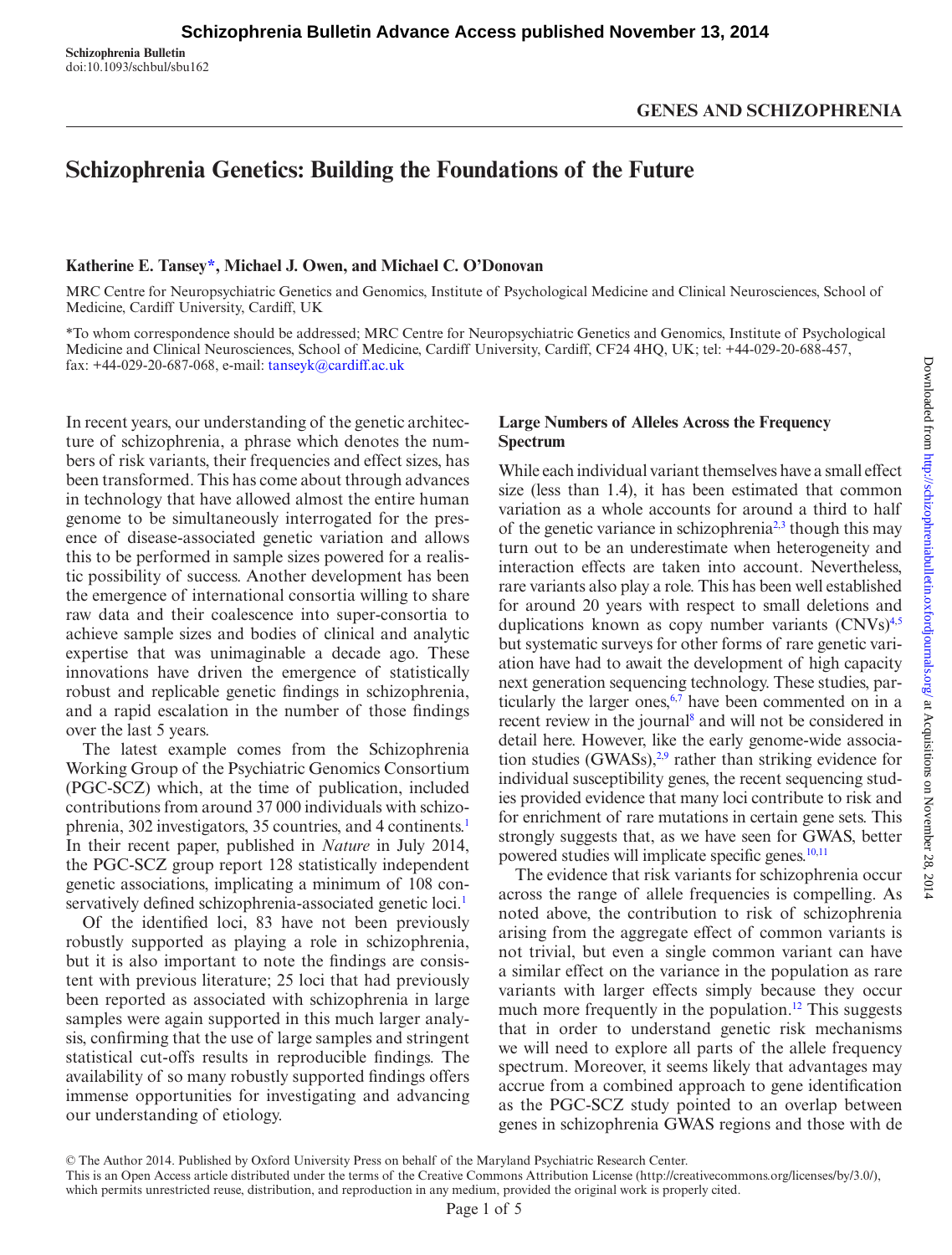novo mutations. This suggests that a combination of the superior power of GWAS (via sample size) and the superior precision of sequencing with respect to gene identity might on the one hand be usefully harnessed to identify likely causal genes within GWAS-associated loci and on the other to enhance the power of sequencing by providing targets with enhanced prior probability.

#### **Genetic Associations to Biological Mechanisms**

The identity of individual associations, and patterns of enrichment of various types of associations and diseaselinked mutations are beginning to shed light on areas of biology that are likely relevant to schizophrenia, although we stress detailed mechanistic conclusions will require other types of research, and that the associations at each locus have not yet been firmly linked to specific genes. Nevertheless, it is notable that within the schizophreniaassociated loci are multiple genes involved in synaptic function and plasticity, particularly genes involved in glutamatergic neurotransmission (*GRM3*, *GRIN2A*, *GRIA1*, and *SLC38A7*) and neuronal calcium signaling (*CACNA1C*, *CACNB2*, *CAMKK2*, *CACNA1I*, *NRGN*, and *RIMS1*). *DRD2*, which a priori is possibly the strongest of all conceivable candidate genes for schizophrenia based on function, is also associated with the disorder.

Given that most of the common variant associations do not appear to result from DNA changes that affect protein sequence, it is presumed, with some evidence, $^{13}$  that they exert their effects through influencing gene expression. Investigating this hypothesis further, the PGC-SCZ group sought to determine if schizophrenia-associated common variants are concentrated in regulatory elements marked as activating gene expression in particular tissues or cell lines. Importantly, though largely as predicted, associations were enriched in these regulatory elements in various brain tissues and in genes showing high expression in neurons/interneurons. A much more novel and potentially important finding was they were also enriched in these regulatory elements in the immune system, particularly B-lymphocyte cell lineages. This finding is intriguing as it provides some genetic, and therefore etiological, support for the general hypothesis that immune dysregulation plays a role in the development of schizophrenia.<sup>14</sup> However, we need to move beyond general enrichment analyses to identify specific causal variants in specific regulatory elements, understand which genes/proteins are affected by those regulatory elements, and show how genetic variation directly affects immune but not neuronal function, before the immune hypothesis of schizophrenia can be considered to be genetically confirmed.

The limited network analyses conducted by the PGC-SCZ did not identify any generically annotated biological pathways that were enriched for associations. This may reflect the restricted analyses presented, and a more thorough evaluation of the data is underway. But it may also reflect either high polygenicity and/or limitations in the quality and availability of data upon which to base these bioinformatic-driven analyses. Not only are the functions of many proteins unknown, but even less well documented are the elements that regulate the expression and processing of protein isoforms in specific cellular, developmental, and physiological contexts especially in the brain. Proteomic studies in particular lack the comprehensive scale of transcriptomic studies and are currently limited to targeted approaches. Interestingly, in PGC-SCZ, support was found for one of the most consistently implicated gene sets in schizophrenia, a set comprised of brain-expressed genes that interact with the Fragile X mental retardation (FMRP) protein.<sup>3[,6](#page-3-5),[7,](#page-3-6)15</sup> While the biological implications of this are not yet understood, it is likely that improving knowledge of the protein interactome and of the constituent members of sets of proteins involved in brain function will improve our ability to move from patterns of association to pathogenesis. This is likely to require more extensive experimental validation, and iterative refinement, of bioinformatics tools. For example, experimental studies reveal little overlap between genes predicted to be targets of microRNA-137, whose encoding gene lies within a schizophrenia-associated locus, and those whose expression is affected by knockdown or overexpression of the microRNA<sup>16</sup> demonstrating that experimental validation of bioinformatics predictions is essential.

Targets of FMRP are not the only consistently impli-cated gene set in schizophrenia. Both GWAS<sup>[1,](#page-3-0)[3](#page-3-2)</sup> and exome sequencing<sup>7</sup> points to the involvement of multiple calcium channels and multiple genes involved in calcium signal-ing, a process also implicated in bipolar disorder.<sup>17,[18](#page-3-17)</sup> Proteins affiliated with the *N*-methyl-p-aspartate receptor and the activity-regulated cytoskeleton-associated protein have been implicated by CNVs analysis $19$  and by exome sequencing,<sup>6,[7,](#page-3-6)20</sup> while as noted above, *GRIN2A* and multiple proteins related to glutamatergic signaling are associated with the disorder in the recent GWAS.<sup>1</sup> These gene sets plausibly converge at the functional level of synaptic plasticity and remodeling,  $6,21$  $6,21$  although this hypothesis requires testing through mechanistic experimental studies.

The complexity and inaccessibility of human brain tissue has made it challenging to understand basic disease mechanisms and to translate genetic findings into biol-ogy. Discussed more fully in a recent review,<sup>[8](#page-3-7)</sup> a synthesis of gene discovery with recent advancements in stem cell technology and genome engineering mean that an exciting avenue of research has been opened for psychiatry. This could be either through patient-derived induced pluripotent stem cells $^{22}$  $^{22}$  $^{22}$  or through manipulations of cell lines by emerging gene engineering technologies.<sup>[23](#page-3-22),[24](#page-3-23)</sup> Further discussion of these developing areas is outside the scope of the current article but have been discussed elsewhere[.25–33](#page-3-24)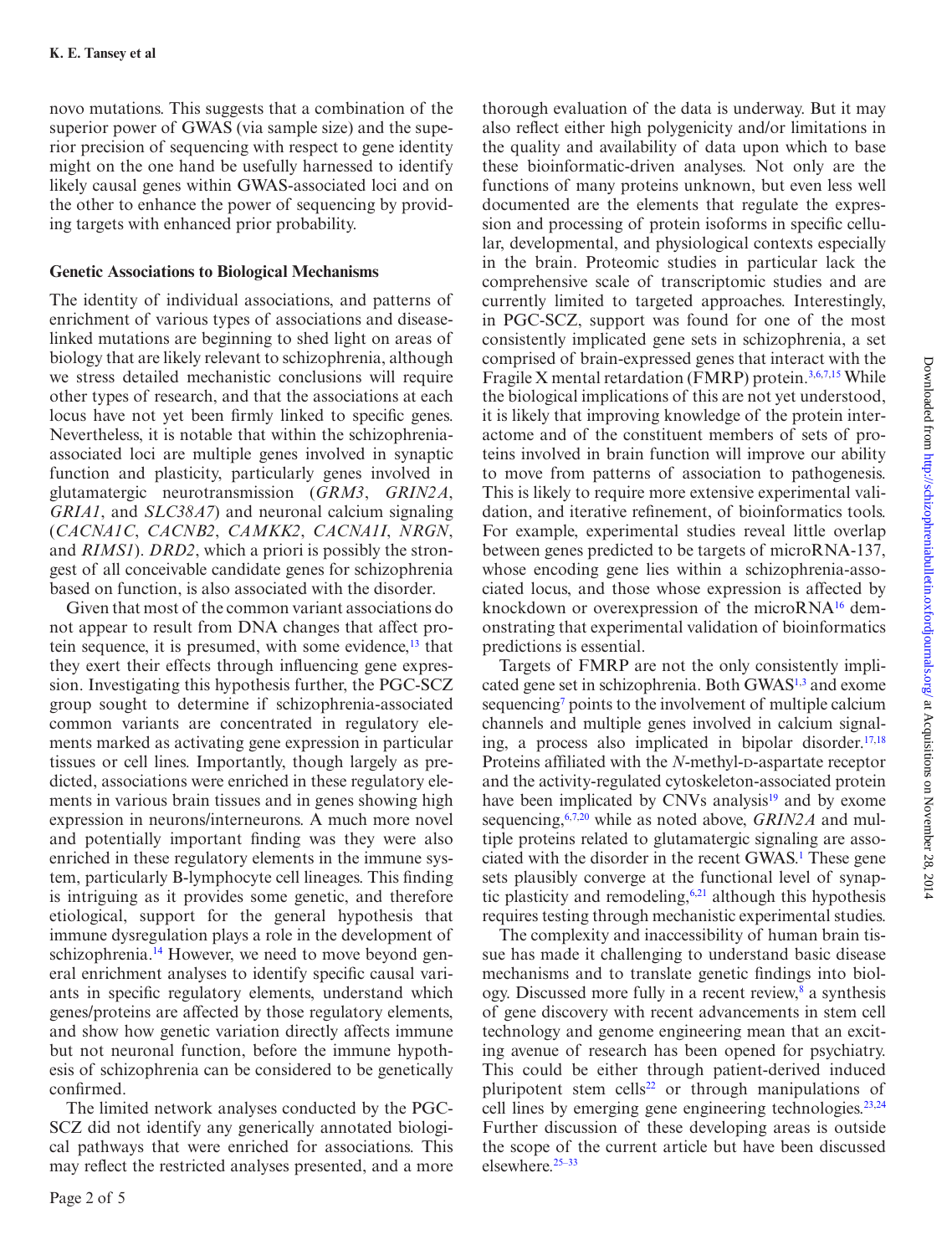#### **Pleiotropy**

Pleiotropy occurs when one gene or genetic variant contributes to multiple phenotypes, a phenomenon fast becoming a characteristic of identified genetic risk factors for neuropsychiatric disorders. There is already evidence for extensive sharing of common genetic risk variants between schizophrenia, bipolar disorder major depressive disorder, and attention deficit hyperactivity disorder  $(ADHD)^{17,34,35}$  $(ADHD)^{17,34,35}$  $(ADHD)^{17,34,35}$  though the evidence for ADHD is somewhat less consistent than that for the other phenotypes. The high genetic correlation is not explained by diagnostic misclassification,<sup>36</sup> and instead points to considerable genetic pleiotropy in terms of these categorically defined diagnoses. The same is true for rare genetic risk factors for schizophrenia. It has been clear for several years that the same CNVs that confer risk for schizophrenia also do so for neurodevelopmental disorders including autism spectrum disorders (ASD), intellectual disability, ADHD, and epilepsy.[4](#page-3-3)[,5,](#page-3-4)[37](#page-4-3),[38](#page-4-4) Given most of these CNVs affect multiple genes, it could conceivably be argued that different genes were involved in each phenotype, but a recent analysis of point mutations supports the view that sharing of risk occurs at the level of genes and types of mutation.<sup>[6](#page-3-5)</sup> Moreover, the PGC-SCZ study found overlap between the genes in schizophrenia GWAS regions and those with de novo mutations in intellectual disability and ASD providing further support for overlapping genetic risk, and presumably pathophysiology.

The extent of pleiotropy may be surprising, but it is consistent with other disciplines which generally show high rates of comorbidity and lack of specificity in disease associations. Pleiotropy can also facilitate understanding of disease mechanisms by identifying novel intermediate phenotypes on the causal chain. For example, many risk factors for type 2 diabetes are pleiotropic for body mass and are likely to mediate their effects on the former through the latter. Of course in type 2 diabetes, there was a strong hypothesized link with body mass, and exploiting pleiotropy is not going to be quite so simple in psychiatry. Rather, finding pleiotropic links may require deep, and largely speculative, mass phenotyping. Deep phenotyping refers to the collection of large amounts of information on individuals beyond categorical diagnostic status, eg, cognitive and neuroimaging data, or given recent findings (see above) immune function. It is early days with respect to this type of work, but promising results have already been demonstrated for the first GWAS-identified schizophrenia risk gene, *ZNF804A*, [9](#page-3-8) which have been associated with cognition, clinical subdimensions, and brain phenotypes[.39–42](#page-4-5) Small samples limit the robustness of the conclusions that have emerged so far from this sort of research.

Exploiting pleiotropy is likely to require very large cohorts, although much smaller samples ascertained for the same relatively high penetrance mutation, eg, a CNV,

are also likely to be highly informative. The considerable genetic overlap between disorders also suggests it will be important that much of this work should be undertaken across current diagnostic boundaries (and also include unaffected individuals given we all carry large numbers of common risk alleles) in order to characterize the impact of genetic variants.

#### **From Genetics to Treatment**

Antipsychotics are only partly effective for the positive symptoms of schizophrenia and do little to alleviate the negative symptoms or cognitive deficits. No novel class of drug for schizophrenia has emerged since the  $1960s<sub>1</sub><sup>43</sup>$  $1960s<sub>1</sub><sup>43</sup>$  $1960s<sub>1</sub><sup>43</sup>$ presumably due to the limited understanding and insight into the molecular underpinnings of schizophrenia. It is therefore some cause for optimism that the recent PGC-SCZ publication implicates genetic variants at the locus that contains *DRD2*, the gene that encodes the D2 dopamine receptor, the target of all known effective antipsychotics. The association of genetic variants at this gene can be seen as a "proof of principle" finding in reverse, supporting the hypothesis that pharmacological manipulation of proteins highlighted by common variants can have substantial therapeutic effects regardless of the fact that the genetic effect size on risk is meagre.<sup>44</sup> It also suggests that other loci implicated by GWAS harbor the potential to guide effective drug discovery for schizophrenia, although we need better knowledge of the actual risk variants, and the proximal and distal functional consequences of those variants in the pathway to disease.

Furthermore, each gene implicated in the development of schizophrenia does not work independently. If the gene itself is an unsuitable drug target, there is the potential for manipulation via interacting proteins or other members participating in the same biological pathway. Therefore, it is important to fully characterize these risk genes and the cellular process, pathways, and phenotypes which they regulate. Translating just one associated locus into an effective treatment for schizophrenia would amply justify the contribution made by tens of thousands of patients with the disorder that have made the recent genetic advances possible, and the investments of effort and resource by researchers and funding bodies, governmental and charitable.

#### **Conclusions**

The recent PGC-SCZ publication is a landmark in the process of identifying genetic risk variants for schizophrenia, but it is not one that indicates the end of the journey. As sample sizes and power increases, and with the additional detail provided by sequencing, discovery is likely to accelerate. However, even now, the genetic findings provide the basis for a wealth of research, from molecular and cellular investigations through to defining novel clinical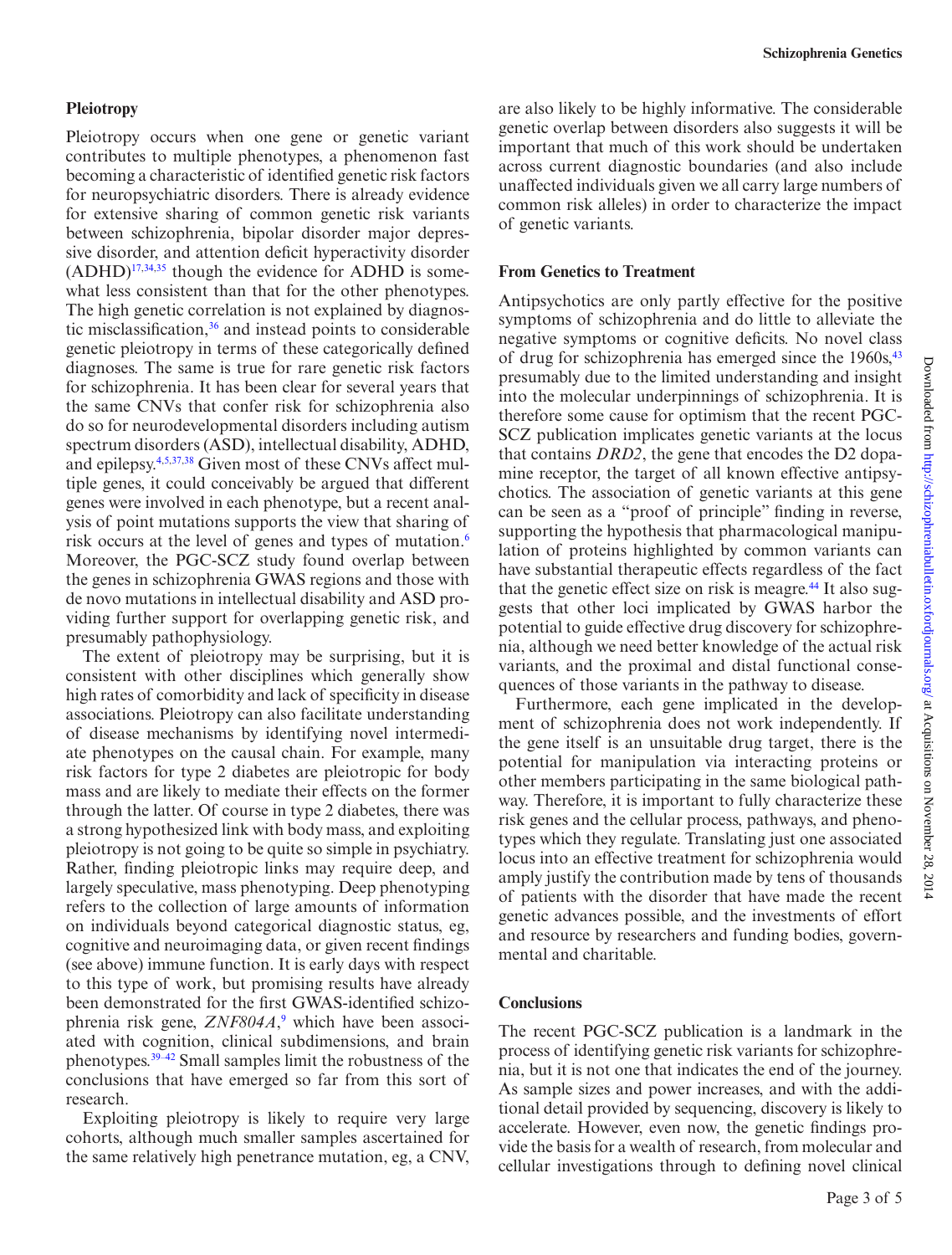classifications. It is too early to know the implications for new treatments, although some of the associations may immediately inspire potential therapeutic targets. What would seem inevitable is that if as yet undiscovered treatments for the disorder are possible, and it seems unlikely that the only effective treatment has already been discovered, the opportunities for better understanding of pathogenesis that flow from the genetic data must surely accelerate their discovery. For this to happen, scientists of many disciplines must move away from the comfort of some of the "old favourites," for which the evidence is much less secure and devote their energies and intellect in pursuit of the new findings that are well grounded in evidence. Looking beyond schizophrenia, the findings definitively demonstrate the power of genetics can be harnessed for psychiatric phenotypes despite their presumed high heterogeneity, the absence of tests to validate diagnosis, and uncertain biological validity.

## **Funding**

The work at Cardiff University was funded by Medical Research Council (MRC) Centre (G0800509) and Program Grants (G0801418); European Community's Seventh Framework Programme (HEALTH-F2-2010-241909, Project EU-GEI).

# **Acknowledgments**

The authors have declared that there are no conflicts of interest in relation to the subject of this study.

# **References**

- <span id="page-3-0"></span>1. Schizophrenia Working Group of the Psychiatric Genomics C. Biological insights from 108 schizophrenia-associated genetic loci. *Nature*. 2014;511:421–427.
- <span id="page-3-1"></span>2. Purcell SM, Wray NR, Stone JL, et al.; International Schizophrenia Consortium. Common polygenic variation contributes to risk of schizophrenia and bipolar disorder. *Nature*. 2009;460:748–752.
- <span id="page-3-2"></span>3. Ripke S, O'Dushlaine C, Chambert K, et al.; Multicenter Genetic Studies of Schizophrenia Consortium; Psychosis Endophenotypes International Consortium; Wellcome Trust Case Control Consortium 2. Genome-wide association analysis identifies 13 new risk loci for schizophrenia. *Nat Genet*. 2013;45:1150–1159.
- <span id="page-3-3"></span>4. Malhotra D, Sebat J. CNVs: harbingers of a rare variant revolution in psychiatric genetics. *Cell*. 2012;148:1223–1241.
- <span id="page-3-4"></span>5. Kirov G, Rees E, Walters JT, et al. The penetrance of copy number variations for schizophrenia and developmental delay. *Biol Psychiatry*. 2014;75:378–385.
- <span id="page-3-5"></span>6. Fromer M, Pocklington AJ, Kavanagh DH, et al. De novo mutations in schizophrenia implicate synaptic networks. *Nature*. 2014;506:179–184.
- <span id="page-3-6"></span>7. Purcell SM, Moran JL, Fromer M, et al. A polygenic burden of rare disruptive mutations in schizophrenia. *Nature*. 2014;506:185–190.
- <span id="page-3-7"></span>8. McCarthy SE, McCombie WR, Corvin A. Unlocking the treasure trove: from genes to schizophrenia biology. *Schizophr Bull*. 2014;40:492–496.
- <span id="page-3-8"></span>9. O'Donovan MC, Craddock N, Norton N, et al.; Molecular Genetics of Schizophrenia Collaboration. Identification of loci associated with schizophrenia by genome-wide association and follow-up. *Nat Genet*. 2008;40:1053–1055.
- <span id="page-3-9"></span>10. Sergi MJ, Rassovsky Y, Widmark C, et al. Social cognition in schizophrenia: relationships with neurocognition and negative symptoms. *Schizophr Res*. 2007;90:316–324.
- <span id="page-3-10"></span>11. Green MF. Cognitive impairment and functional outcome in schizophrenia and bipolar disorder. *J Clinical Psychiatry*. 2006;67(suppl 9):3–8; discussion 36–42.
- <span id="page-3-11"></span>12. Visscher PM, Goddard ME, Derks EM, Wray NR. Evidencebased psychiatric genetics, AKA the false dichotomy between common and rare variant hypotheses. *Mol Psychiatry*. 2012;17:474–485.
- <span id="page-3-12"></span>13. Richards AL, Jones L, Moskvina V, et al.; Molecular Genetics of Schizophrenia Collaboration (MGS); International Schizophrenia Consortium (ISC). Schizophrenia susceptibility alleles are enriched for alleles that affect gene expression in adult human brain. *Mol Psychiatry*. 2012;17:193–201.
- <span id="page-3-13"></span>14. Benros ME, Mortensen PB, Eaton WW. Autoimmune diseases and infections as risk factors for schizophrenia. *Ann N Y Acad Sci*. 2012;1262:56–66.
- <span id="page-3-14"></span>15. Szatkiewicz JP, O'Dushlaine C, Chen G, et al. Copy number variation in schizophrenia in Sweden. *Mol Psychiatry*. 2014;19:762–773.
- <span id="page-3-15"></span>16. Hill MJ, Donocik JG, Nuamah RA, Mein CA, Sainz-Fuertes R, Bray NJ. Transcriptional consequences of schizophrenia candidate miR-137 manipulation in human neural progenitor cells. *Schizophr Res*. 2014;153:225–230.
- <span id="page-3-16"></span>17. Cross-Disorder Group of the Psychiatric Genomics C, Genetic Risk Outcome of Psychosis C. Identification of risk loci with shared effects on five major psychiatric disorders: a genomewide analysis. *Lancet*. 2013;381:1371–1379.
- <span id="page-3-17"></span>18. Psychiatric GCBDWG. Large-scale genome-wide association analysis of bipolar disorder identifies a new susceptibility locus near ODZ4. *Nat Genet*. 2011;43:977–983.
- <span id="page-3-18"></span>19. Kirov G, Pocklington AJ, Holmans P, et al. De novo CNV analysis implicates specific abnormalities of postsynaptic signalling complexes in the pathogenesis of schizophrenia. *Mol Psychiatry*. 2012;17:142–153.
- <span id="page-3-19"></span>20. Timms AE, Dorschner MO, Wechsler J, et al. Support for the N-methyl-D-aspartate receptor hypofunction hypothesis of schizophrenia from exome sequencing in multiplex families. *JAMA Psychiatry*. 2013;70:582–590.
- <span id="page-3-20"></span>21. Shepherd JD, Bear MF. New views of Arc, a master regulator of synaptic plasticity. *Nat Neurosci*. 2011;14:279–284.
- <span id="page-3-21"></span>22. Brennand KJ, Simone A, Jou J, et al. Modelling schizophrenia using human induced pluripotent stem cells. *Nature*. 2011;473:221–225.
- <span id="page-3-22"></span>23. Cong L, Ran FA, Cox D, et al. Multiplex genome engineering using CRISPR/Cas systems. *Science*. 2013;339:819–823.
- <span id="page-3-23"></span>24. Mali P, Yang L, Esvelt KM, et al. RNA-guided human genome engineering via Cas9. *Science*. 2013;339:823–826.
- <span id="page-3-24"></span>25. Freedman ML, Monteiro AN, Gayther SA, et al. Principles for the post-GWAS functional characterization of cancer risk loci. *Nat Genet*. 2011;43:513–518.
- 26. Edwards SL, Beesley J, French JD, Dunning AM. Beyond GWASs: illuminating the dark road from association to function. *Am J Hum Genet*. 2013;93:779–797.